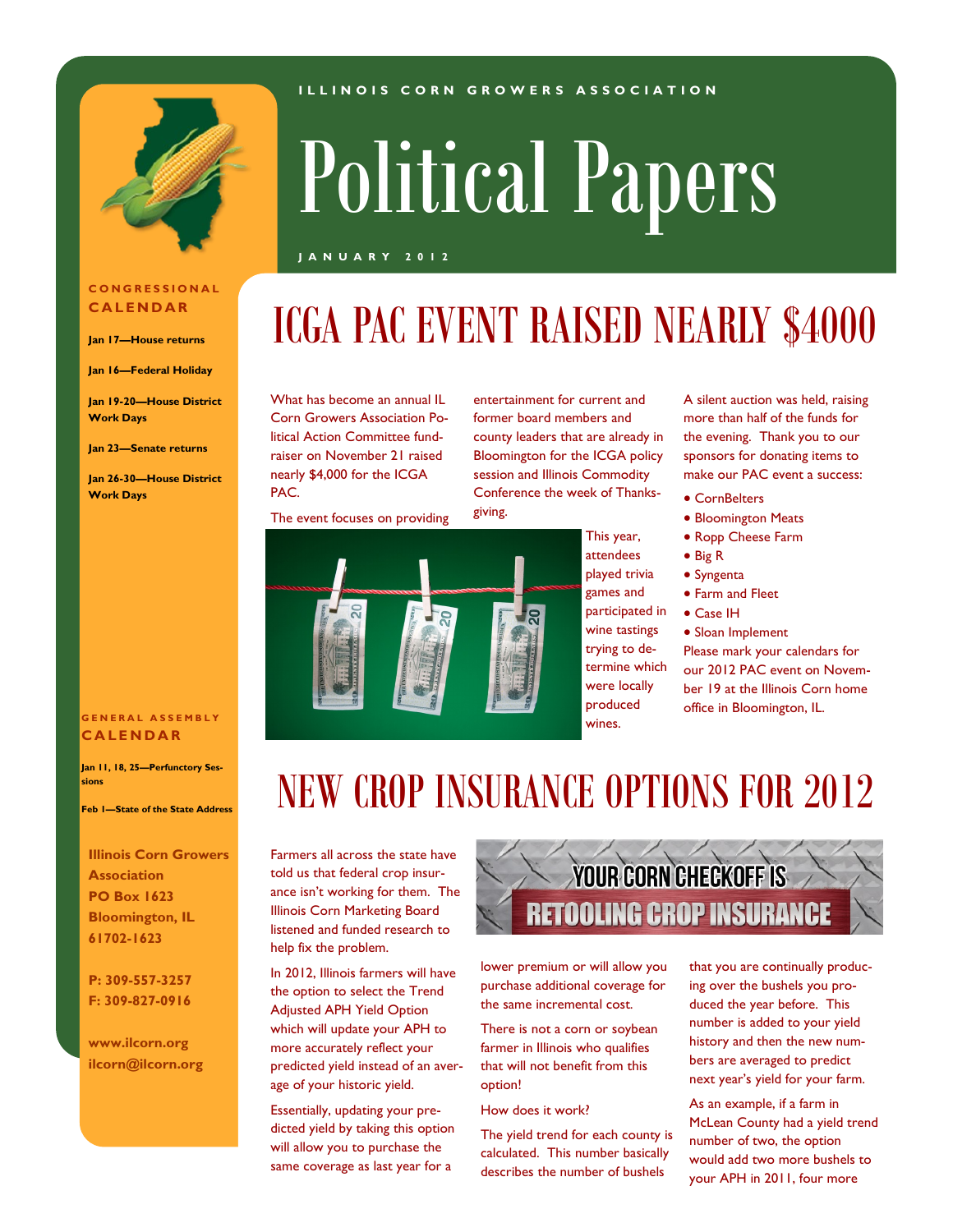**P A G E 2**

### "EVERY MAN OWES A PART OF HIS TIME AND MONEY TO THE BUSINESS OR INDUSTRY IN WHICH HE IS ENGAGED. NO MAN HAS A MORAL RIGHT TO WITHHOLD HIS SUPPORT FROM AN ORGANIZATION THAT IS STRIVING TO IMPROVE CONDITIONS WITHIN HIS SPHERE."  $\sim$  THEODORE ROOSEVELT



Have you ever wondered how you could get more involved in the Illinois Corn Growers Association or its Political Action Committee?

Let us know your interest and we can certainly find an activity that fits you and your interest level. If you support a certain candidate, ICGA can help you hold a fundraiser for that candidate. If you are interested in seeing firsthand what ICGA does in Washington, DC, there are opportunities to accommodate that as well.

Simply email lmitchell@ilcorn.org to express interest in getting more involved.

We look forward to seeing you soon!

Volunteering is simple!

### PRESIDENTIAL CANDIDATES GRADED

The Iowa Caucuses are recently over with Mitt Romney winning, but the Illinois primary voting day isn't until March 20. The Illinois Corn Growers Association contributed to a project of the Iowa Corn Growers Association to grade all the candidates on issues important to corn farmers.

The Iowa Corn Growers Association released the Corn Caucus Project Presidential Report Card, a reference guide to presidential candidates' positions on agricultural policies.

The Corn Caucus Project Presidential Report Card provides information on the eight major candidates' responses to questions on legislative priorities for corn. Topics on the survey included: ethanol, farm programs, Environmental Protection Agency regulations, trade and transportation.

Based on survey responses submitted by presidential candidates, media and official records, each candidate was scored and graded. If a candidate failed to complete the survey, the committee used published statements, official records or information from

the candidate's website to complete the voter guide.

Answers to the survey and issue tracking are available online at [www.iowacorn.org/](http://www.iowacorn.org/corncaucus) [corncaucus.](http://www.iowacorn.org/corncaucus)

#### **Overall Candidate Grade**



*Find out more about your candidates for President via the Corn Caucus Project at www.iowacorn.org/ corncaucus.*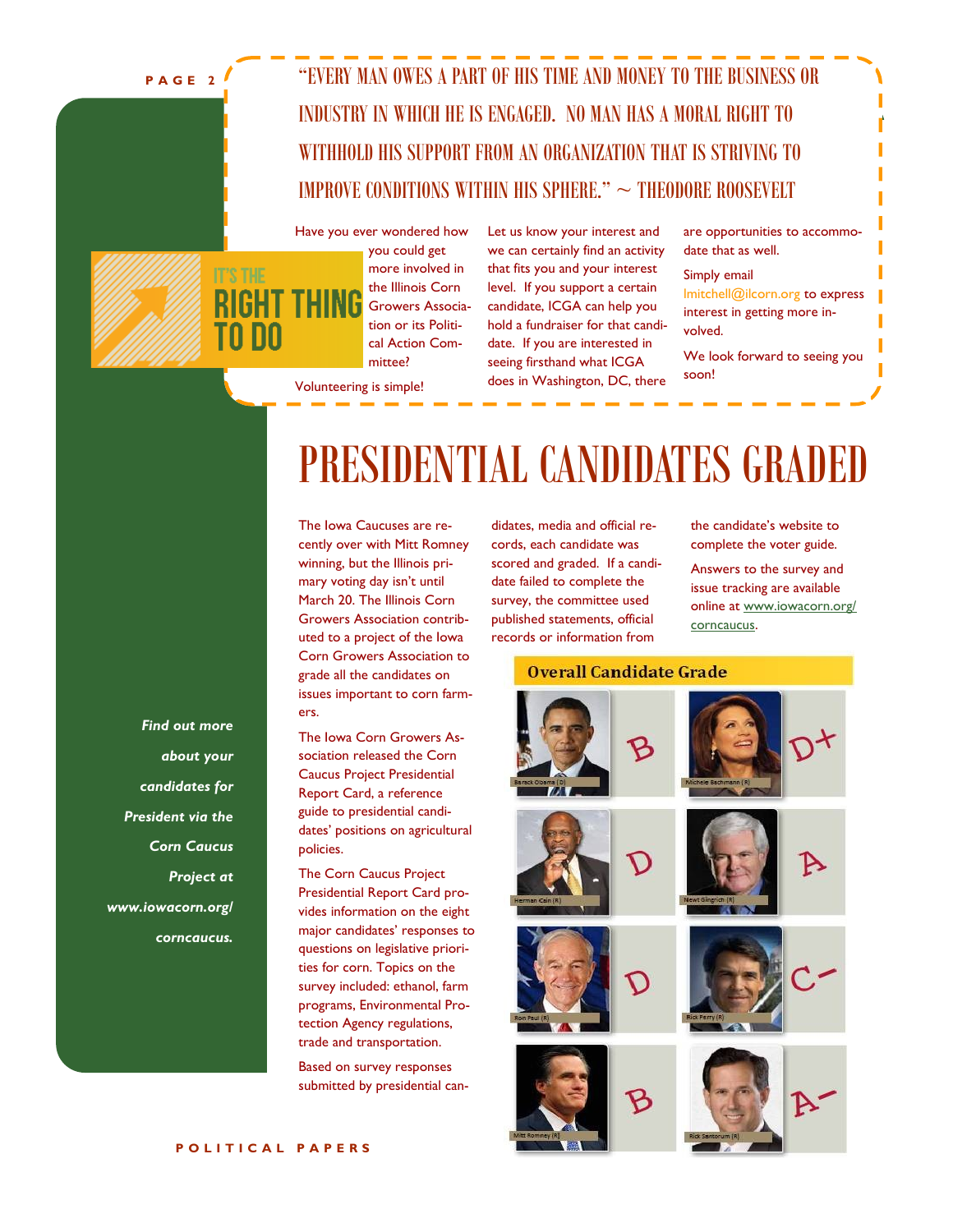# CROP INSURANCE (cont.)

bushels to your APH in 2010 and ten more bushels to your APH in 2007. The adjusted yields would be averaged to predict your expected yield in 2012 and then you would decide whether to insure 50%, 75% or 80% of that new expected yield.

### WE DELIVERED **THE TOOLS**

The process to approve this new product was a long one, riddled with government paperwork, beaucracy, and political power. The Illinois Corn Growers Association leveraged the Illinois Corn Marketing Board's research on



*For more information on how your checkoff dollars and association are working for you, visit www.ilcorn.org.*

potential improvements to the Federal crop insurance program in order to bring this pilot program as an option to our members.

Please seriously consider signing up for the Trend Adjusted APH Yield

Option in March when you make your crop insurance selections.

For farmers in Illinois, this product is a tool that you cannot live without.

# STATE POLITICS PUNISH LIVESTOCK FACILITIES

Livestock is an important market for corn grown in the U.S. Here in Illinois, though it is not our largest market, it is a valuable market. Livestock in Illinois has room to grow before it can fulfill the protein needs of Illinois residents and though it is also an opportunity for rural economic development that our state desperately needs, the leaders of our state are NOT in favor of the industry.

Governor Quinn and the staff that he has placed around him try to undermine the industry at every turn. Perhaps the best example of this is the AJ Bos Dairy (Tradition Dairy) in JoDaviess County where Illinois leadership have thrown hurdle after hurdle in front of the dairy trying to prevent it's siting. Though the dairy continues to meet and exceed all the requirements asked of it, the Attorney General

and Governor simply will not let cows be milked on the premise.

AJ Bos remains in favor of the Illinois site. Tradition Dairy with it's cows will not replace all the

cows that JoDaviess County used to house. JoDaviess County is historically an agricultural county.

The agricultural community stands behind this and other livestock sitings that are punished by Illinois authorities. The Illinois ag associations have sat down with Governor Quinn and his staff, explaining the need for livestock in the state, how livestock and grain farming work hand in hand, and how both are integral as an economic driver for the state. Though at the time, the meetings seem successful, Governor Quinn and his staff return to their negativity about livestock as soon as our backs are turned.



Now that Illinois agriculture is certain that livestock will not get a fair trial in Illinois, legislative changes and political pressures are the next course of action.

The agricultural industry simply cannot allow public officials and Illinois leaders to believe that they can stimey economic growth by manipulating the legislative and legal process to stop livestock.